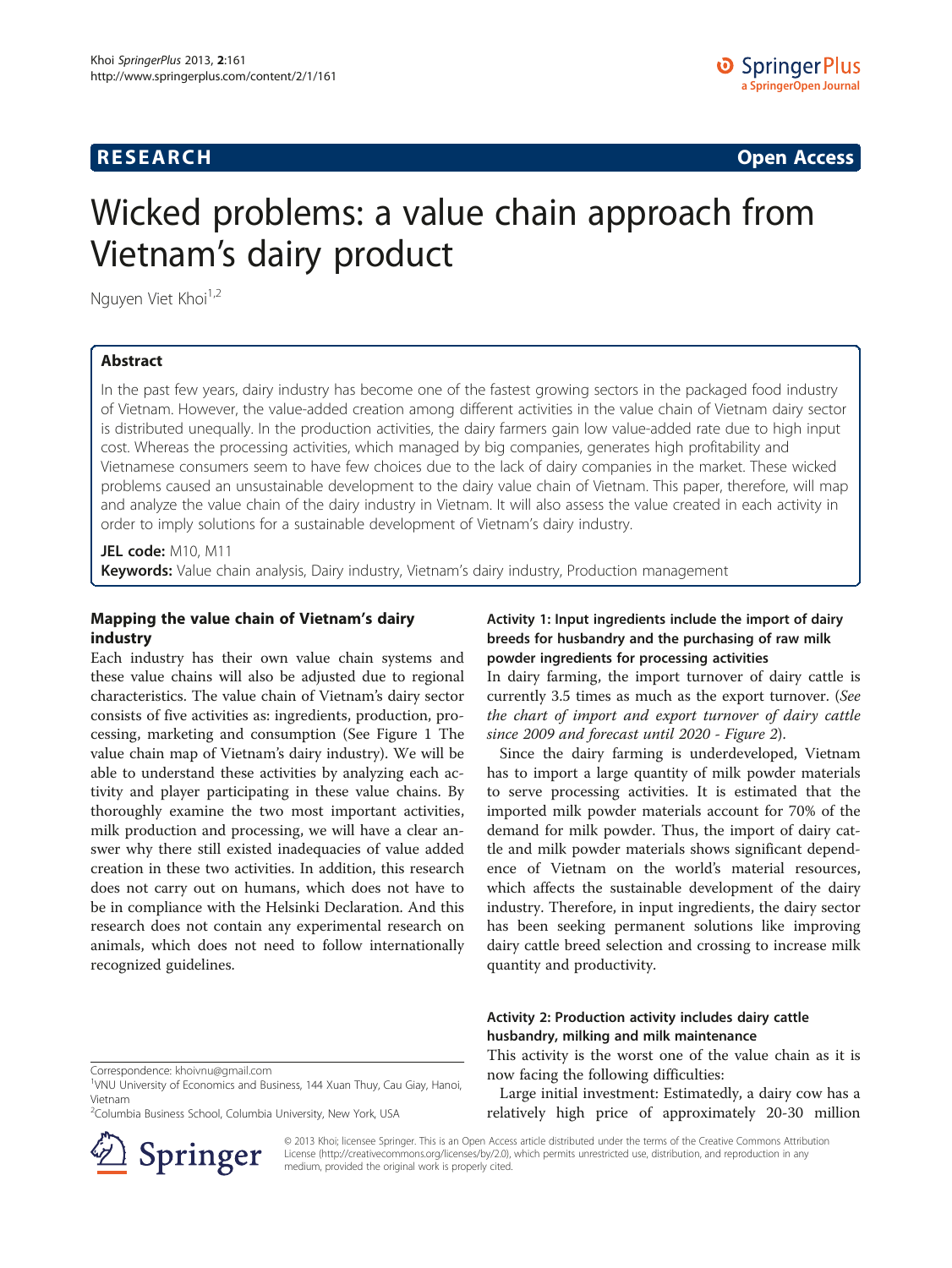<span id="page-1-0"></span>

VND/head. In addition, dairy cattle are in need of special care. Apart from basic conditions such as spacy and prevailing holding pens, well-equipped cooling systems and milking machines, the feed requirements are imposed very strict. These factors entail a large amount of capital invested from dairy farmers. However, in the current animal husbandry system of Vietnam, there are up to 95% of small-scale dairy farming households (with only 8 - 10 cows). Therefore, farmers do not meet the capital requirements to ensure adequate facilities for their dairy farming.

Furthermore, a lot of difficulties can be seen regarding the supply of feed. The amount of natural grass and grown grass only satisfies about 30% forage needs of dairy cattle. Additionally, the expansion of grasslands encounters great difficulties: in major cities and towns, the price of land is the biggest obstacle for farmers; meanwhile, the land-abundant areas are not qualified enough to develop dairy farming. Some cattle farming regions mainly depend on poor-quality pastures which are unsafe for the health of dairy cows due to the effect of chemicals used in herbicides, insecticides or other

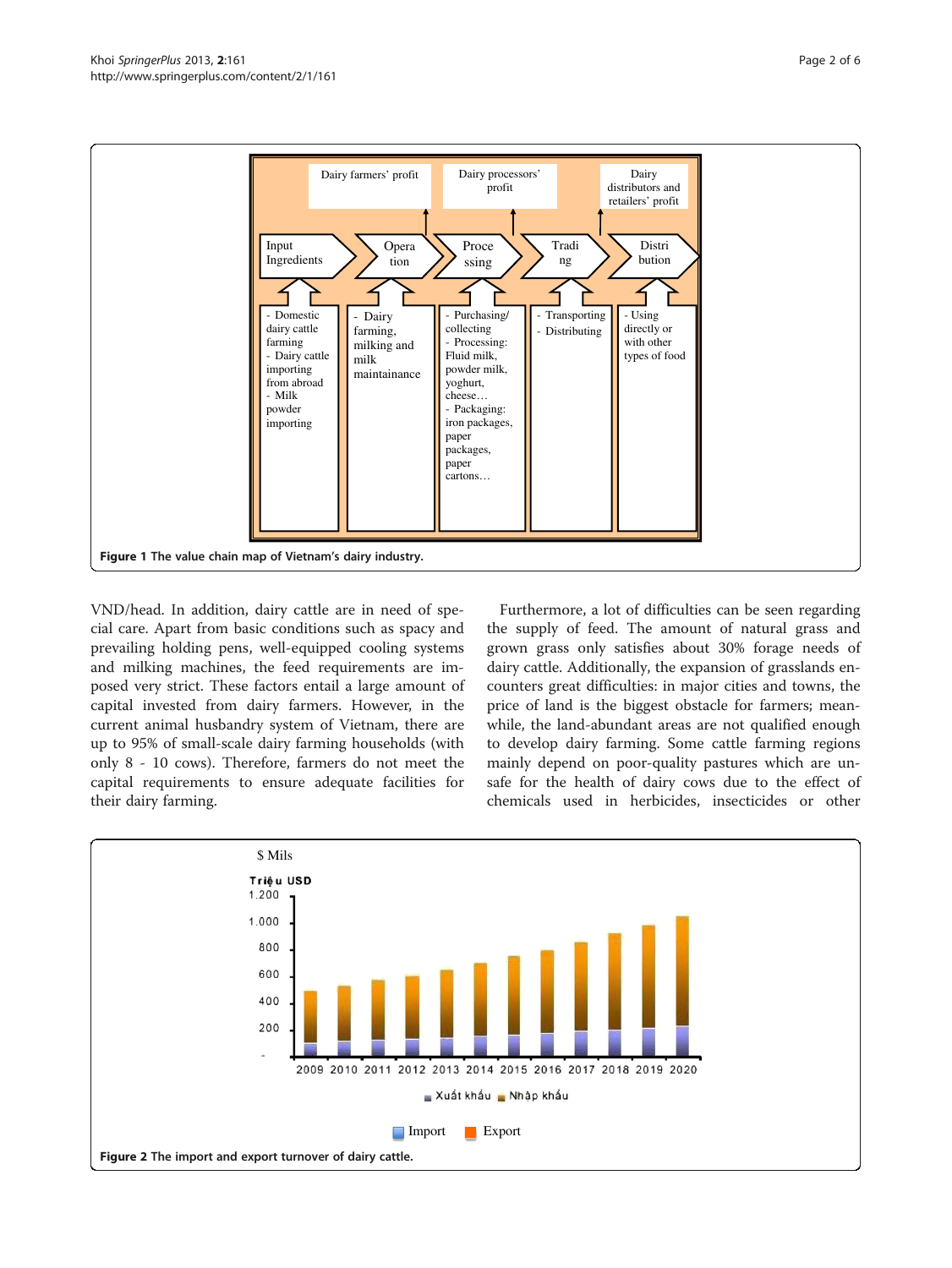hazardous waste of industrial plants. Insufficient raw green feed causes farmers to increase the proportion of processed feed – which affects milk quality. In addition to that, the dairy industry "encounters" the shortage of specialized dairy farmers. Realizing that dairy farming brings economic efficiency, farmers rush into making investment decision without acquiring essential farming knowledge. Besides, local authorities do not provide adequate support, which leads to the low effectiveness of dairy cattle farming.

As a result of an inefficient dairy farming sector, the dairy industry now meets only 25% of the demand for fresh milk consumption in the market. The following table compares the production and consumption of fresh milk in recent years (See Table 1 The production and consumption of fresh milk and % satisfaction of domestic demand):

Therefore, although the capacity to meet demand has increased over the years, the market-demand satisfying level is still not high. This suggests that the dairy industry has a lot of potentials for further development.

## Activity 3: The next activity in the value chain is processing. In this part, processing plants will collect, then process and package milk

Currently, three major players are involved into collecting milk, including enterprises purchasing through their intermediary agents as well as co-operatives (co-operatives are established only in the places where many smallholder dairy farmers are concentrated and raw milk will be bulked at co-operatives before being transported to processors) and purchasing/collecting system through private collectors. The method of purchasing/collecting milk through private collectors is the most popular at present because up to 95% of dairy farmers follow the small and dispersive scale of production. Moreover, milk purchasing/collecting system has been developed incoherently and unpromptedly. Besides, low preservation technology

Table 1 The production and consumption of fresh milk and % satisfaction of domestic demand

| Year | Milk production<br>(thousand<br>tons/year) | <b>Milk consumption</b><br>(thousand<br>tons/year) | Rate of domestic milk<br>production as compared<br>to the demand (%) |
|------|--------------------------------------------|----------------------------------------------------|----------------------------------------------------------------------|
| 2005 | 197.679                                    | 1004                                               | 19,67                                                                |
| 2006 | 215,953                                    | 1056                                               | 20.45                                                                |
| 2007 | 234.438                                    | 1239                                               | 18.77                                                                |
| 2008 | 262.160                                    | 1257                                               | 20.07                                                                |
| 2009 | 278,190                                    | -                                                  |                                                                      |
| 2010 | 306                                        | 1774                                               | つら                                                                   |

Source: Do Kim Tuyen ([2010](#page-5-0)), The development of dairy farming in Vietnam 2001 - 2009 and forecast 2010-2020, Vietnam Livestock Production Department.

reduces the quality of raw milk before it is sold to processors.

Meanwhile, although the dairy farmers offer a low milk price, it "escalates" sharply because it is sold through many intermediaries. Vietnam has 2 main companies involved in to purchasing/collecting and processing milk, namely Vinamilk and Dutchlady occupying 60% and 25% respectively of the total amount of milk produced nationwide (Van Cai D [2009](#page-5-0)). This leads to monopoly pricing behaviors in collecting milk. In January 2011, the highest collecting price of processors was 11.500VND/kg. However, after milk was pasteurized, the price of milk increased by 2.5 times. The milk collecting method between Companies and dairy farmers is not transparent and fair, which makes the farmers feel they suffer from disadvantages. Although the input milk standard set by processors is not high, 20-50% of milk does not satisfy the quality requirement (according to the statistics of Vinamilk at the first half of 2008). Dairy farmers suspects about the milk evaluation of processors because the quality assessment procedure is conducted without their witness. This is "potential controversy" between sellers and buyers. Therefore, it is necessary to improve and enhance the mutual understanding between dairy farmers and processing plants to increase two sides' profits.

Notably, the returning on investment of processors is quite high and assessed the highest in the whole value chain (See Table 2 The returning on investment of processing plants based on types of dairy products).

According to the authors, the average-priced powder milk generates the highest profit among dairy products due to some following reasons:

 At present, there are few mill processing plants. As a result, this easily leads to monopoly price set for milk products. Statistically, according to FAPRI Agricultural Outlook [\(2010\)](#page-5-0), the Vietnamese dairy price level is high compared to the one of the regional countries (See Figure [3](#page-3-0) World market price 2008).

ECM stands for Energy Corrected Milk standardized at 4% fat and 3.3% protein.

| Table 2 The returning on investment of processing plants |  |
|----------------------------------------------------------|--|
| based on types of dairy products                         |  |

|                           | % cost | % retailing price |
|---------------------------|--------|-------------------|
| Condensed milk            | 17%    | 12%               |
| Liquid milk               | 48%    | 28%               |
| Yogurt                    | 54%    | 30%               |
| Low-priced whole milk     | 22%    | 15%               |
| Average-priced whole milk | 86%    | 40%               |

Source: Jaccar Vietnam.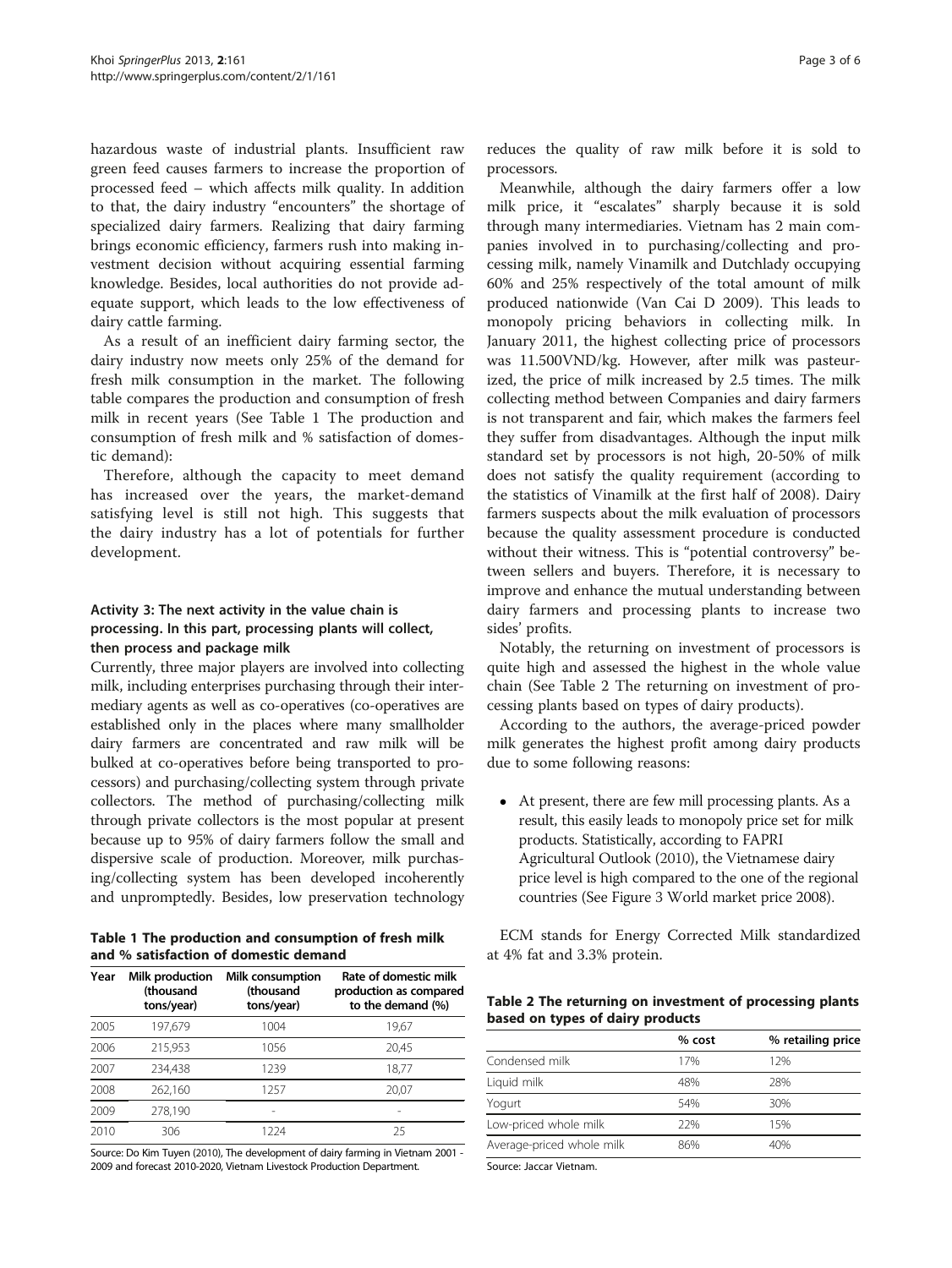<span id="page-3-0"></span>

 Psychologically, consumers tend to pay the higher price for dairy products containing nutritional components such as DHA, calcium and so on. Nevertheless, in fact, these nutrients only represent the small ratios of 1 kg milk. Meanwhile, their prices are not too high. For example, DHA, an expensive component of milk, occupies only the ratio from 0.2% to 0.5% of 1 kg milk. With the price around 80 USD/kg, the DHA per 1 kg milk costs around 5000-7000 VND (See Table 3 The price of some main components of milk). Therefore, the cost for nutritional components is remarkably small in comparison to the total one of milk product. The outstandingly higher milk price in Vietnam than in other regional countries helps to generate huge profits for dairy producers. According to the surveyed information of Jaccar investment fund, the return of dairy producers from averagepriced powder milk achieves 86% compared to production cost.

| Table 3 The price of some main components of milk |  |  |  |  |  |  |
|---------------------------------------------------|--|--|--|--|--|--|
|                                                   |  |  |  |  |  |  |

| Component                                     | Price (USD)/ton | Price (VND)/kg |  |  |  |  |  |
|-----------------------------------------------|-----------------|----------------|--|--|--|--|--|
| The prices of milks with imported ingredients |                 |                |  |  |  |  |  |
| Full-cream milk powder                        | 61.200          |                |  |  |  |  |  |
| Skimmed milk powder                           | 3.000 USD/ton   | 54.000         |  |  |  |  |  |
| High-protein fat milk                         | 5.000 USD/ton   | 90.000         |  |  |  |  |  |
| The prices of some other components           |                 |                |  |  |  |  |  |
| <b>DHA</b>                                    | 80 USD/kg       | 1,440,000      |  |  |  |  |  |
| Calcium                                       | 7 USD/ka        | 126.000        |  |  |  |  |  |
| Complex vitamin                               | 10 USD/kg       | 180,000        |  |  |  |  |  |
|                                               |                 |                |  |  |  |  |  |

Source: Trương Minh Huy ([2009\)](#page-5-0), Dairy sector value chain analysis, Research Department - Tai Viet Jointstock company, Hanoi, p.12.

In conclusion, after processing activity, dairy products prices are much higher than the collection one. As a result, this activity is considered to create the highest added value for dairy products.

Activity 4: There are, currently, two major dairy distribution channels, namely traditional trade (distributors- wholesalers- retailers-consumers) and modern one (distributors-supermarkets-consumers) According to the survey conducted by Jaccar investment fund, the ROI of distributors per retailing price occupies 13.4% of retailing price.

#### Activity 5: Dairy consumption

During recent years, dairy consumption of Vietnam market has been sharply increasing. 10% of Vietnamese population in the two big cities, namely Hochiminh City

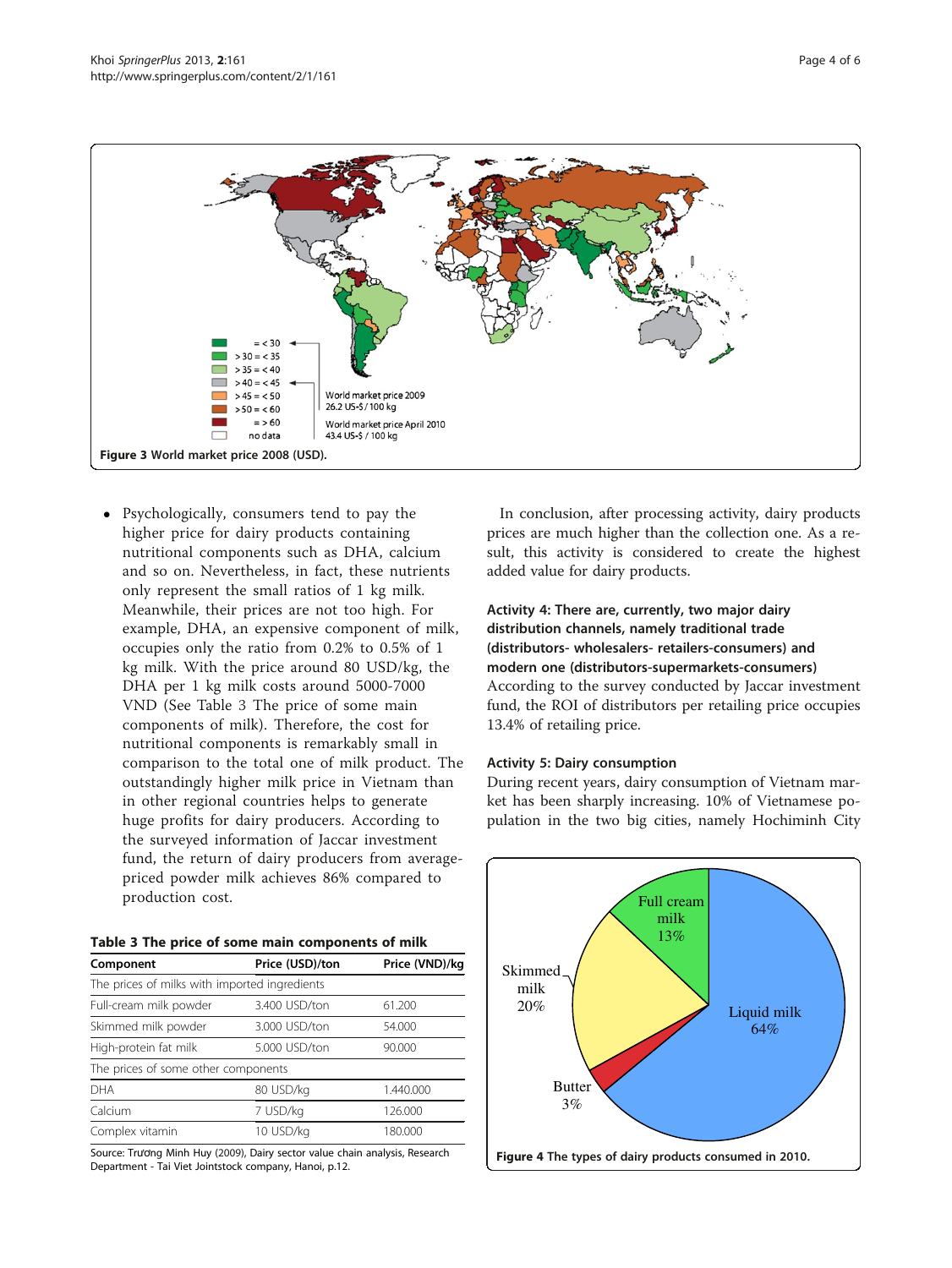and Hanoi has been consuming 78% of dairy products. According to Habubank Securities' Dairy Sector Report, in (Habubank Securities [2009\)](#page-5-0), per capital average consumption of dairy products reached 14 liters/capita/year, which was fairly low in comparison to other country in the region (such as in Thailand 23 liters/capita/year or China 25 liters/capita/year). Nevertheless, this ratio has been considerably increased as compared to the ones of last years. Currently, the segment "liquid milk" still occupies the largest market share in Vietnamese dairy consumption demand thanks to its high nutritional value (See Figure [4](#page-3-0) The types of dairy products consumed in 2010). Moreover, it is easier to use this type of milk than others. However, due to high consumption demand and limited supply source, producers mainly imports powder milk from abroad and process it into fresh milk. This negatively affects the benefits of consumers.

In conclusion, dairy sector value chain analysis represents some remarkable points as follow:

- First, producing activity, namely cow farming is the weakest in the value chain at present.
- Second, the value of dairy products increases the most after processing activity.
- Third, the activities of the value chain have not been tightened with one another, especially between dairymen and processing plants. This causes some negative effects on the actors as well as the sustainable development of dairy sector.

#### Measures

According to the aforementioned analysis, two packages of measures related to producing and processing activities have been recommended for the sustainable development of the dairy sector.

#### The package of measures for milk producing

- Encouraging the support from local authorities: Currently, dairy cattle supplying source are mainly imported. Therefore, to help dairy cattle farming develop sustainably, local farmers should expand their breeding selection, breeding crossing. This will help to enhance the quality of breeding cow and reduce the dependence on external supplying source. Besides, training courses for dairy farming should be organized to enhance farmers' knowledge about animal husbandry, which assists to improve the quality of raw milk.
- Local authorities should encourage local residents to raise dairy cattle in a larger scale. Centralized cow farming brings many benefits such as fully utilizing the economy of scale and reducing the cost per unit and so on. Therefore, it will help to increase milk

productivity as well as profits from dairy cattle farming.

• Stable feed supplies will also bring enormous benefits for dairy cow farming. To the source of forage, it is essential to have effective solutions to develop grass system for dairy husbandry. Moreover, preserving feed source for dry season is necessary. To the source of corn/grain, authorities should intervene to stabilize the market and limit the monopoly pricing behaviors as well as regularly investigate in order to prevent the making corrupt use of market to increase the price.

#### A package of measures for processing

- It is necessary to plan milk collecting network and eliminating unqualified purchasing/collecting points in order to improve the quality of raw milk before it is transported to processors.
- Consistent assessment standard should be established to reduce controversy between dairy farmers and processors.
- Processing plants should be financially sponsored and encouraged to improve their technology and enhance their quality as well as diversify their products. Furthermore, for the better development of the milk processing industry, local authorities are recommended to have policies to support milk processing subsectors such as package production and processing additive.

In conclusion, Value chain upgrading will not only strengthen Vietnamese local companies but also increase the competitiveness of local products against the imported ones. This improvement will offer Vietnamese people to consume more local products with a reasonable price. For the sustainable development of Vietnam dairy sector with higher added value, local enterprises should focus on and analyze the activities in the value chain to eliminate redundancies and implement missing components.

#### Competing interests

The authors declare that they have no competing interests.

#### Author's information

Dr. Nguyen Viet Khoi has been working for VNU University of Economics and Business at Hanoi, Vietnam since 2001. In the academic year 2012-2013, Dr. Khoi works as post-doc researcher under Fulbright Program Award at Columbia University, USA. Dr. Khoi also worked as visiting researcher and professor at University of Wisconsin - Eau Claire, USA in 2006 and 2008. This author's main research areas are International Economics, Global Value Chain and E-Commerce. His latest researches have addressed some key issues in MNCs and Trade, Supply Chains under Globalization. Website: [http://ueb.vnu.edu.vn/enNewdetail/44/staff/6141/Nguyen%20Viet%](http://ueb.vnu.edu.vn/enNewdetail/44/staff/6141/Nguyen%20Viet%20Khoi.htm) [20Khoi.htm](http://ueb.vnu.edu.vn/enNewdetail/44/staff/6141/Nguyen%20Viet%20Khoi.htm)

#### Received: 12 March 2013 Accepted: 4 April 2013 Published: 15 April 2013